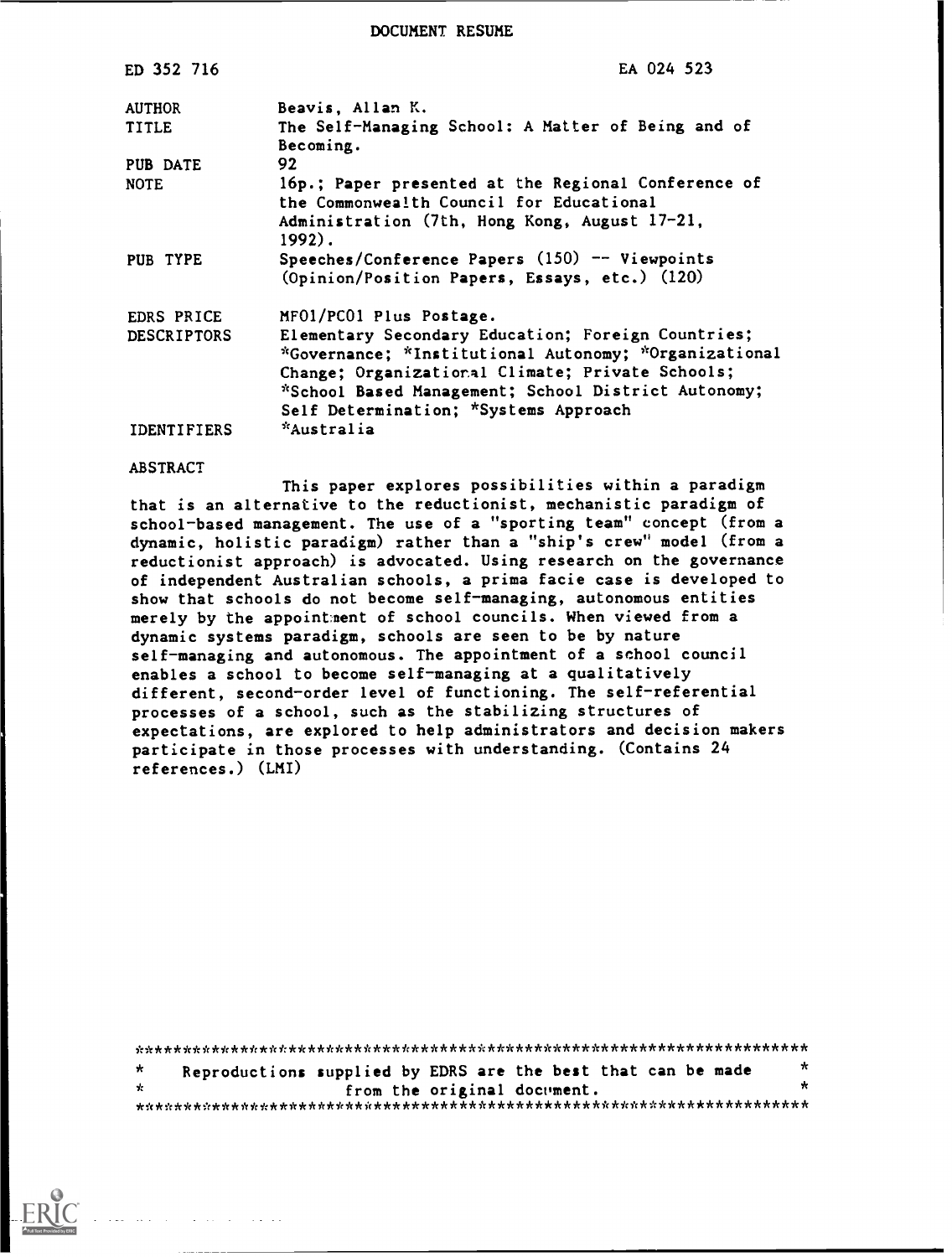THE SELF-MANAGING SCHOOL: A MATTER OF BEING AND OF BECOMING.

 $\mathbf{1}$ 

Paper for The 7th Regional Conference οf Commonwealth Counci! for Educational Administration HONG KONG. 1992

Allan K. Beavis<sup>1</sup> St Andrew's Cathedral School.Sydney. Australia.

"Self-organization is pervacive in nature." -- Francisco Varela (in von Foerster 1981xIV)

"One must understand the true nature of the object to be managed" -- Ulrich (1984 80)

### **ABSTRACT:**

It is claimed that "school-based management" is a development of the 1980s that has captured the attention of a wide audience and presents challenges for the future. Books such as The Self-Managing School (Caldwell and Spinks. 1988) have been hailed as "essential reading . . . [for] all school principals", and particularly for those in centralized school systems which are following the trend of Western countries where self-management is being promoted as a means of reducing "the escalating costs of central and regional bureaucracies" (Millikan. Journal of Educational Administration, 27(1). 1989). But the notion of "selfmanagement" that is generally promoted ("local control" rather than "centralized control") is claimed to belong within a particular paradigm (a reductionist. mechanistic paradigm). and it is the purpose of this paper to explore other possibilities within an alternative paradigm.

Using some research involving the governance of independent schools. a prima facie case is developed to show that schools (even if part of a centralized system) do not become self-managing. autonomous entities merely by the appointment of school councils. When viewed from within a dynamic systems paradigm, they are seen to be by nature sell-managing and autonomous. The appointment of a school council enables a school to become self-managing at a qualitatively different level (a second-order) of functioning.

Schools both are and become self-managing, and the key is to know how to tap into that phenomenon. The paper explores the self-referential processes of a school so that administrators and decision-makers. at whatever level, can participate in those processes with understanding.

<sup>1</sup> The author is grateful to a number of colleagues who commented upon this paper: Prof. A. Ross Thomas of the University of New England. Mr John Merchant, Principal of Innaburra School; and Mr Nigel Cox, on the staff of St Andrew's Cathedral School.

2

**BEST COPY AVAILABLE** 

**U.S. DEPARTMENT OF EDUCATION** Office of Educational Research and Im EDUCATIONAL RESOURCES INFORMATION

This document has been reproduced as received from the person or organization

C. Minor changes have been made to improve<br>reproduction quality

Points of view or opinions stated in this docu<br>ment: do inot: necessarily: represent: official<br>OE RI position or policy

PERMISSION TO REPRODUCE THIS MATERIAL HAS BEEN GRANTED BY

TO THE EDUCATIONAL RESOURCES INFORMATION CENTER (ERIC)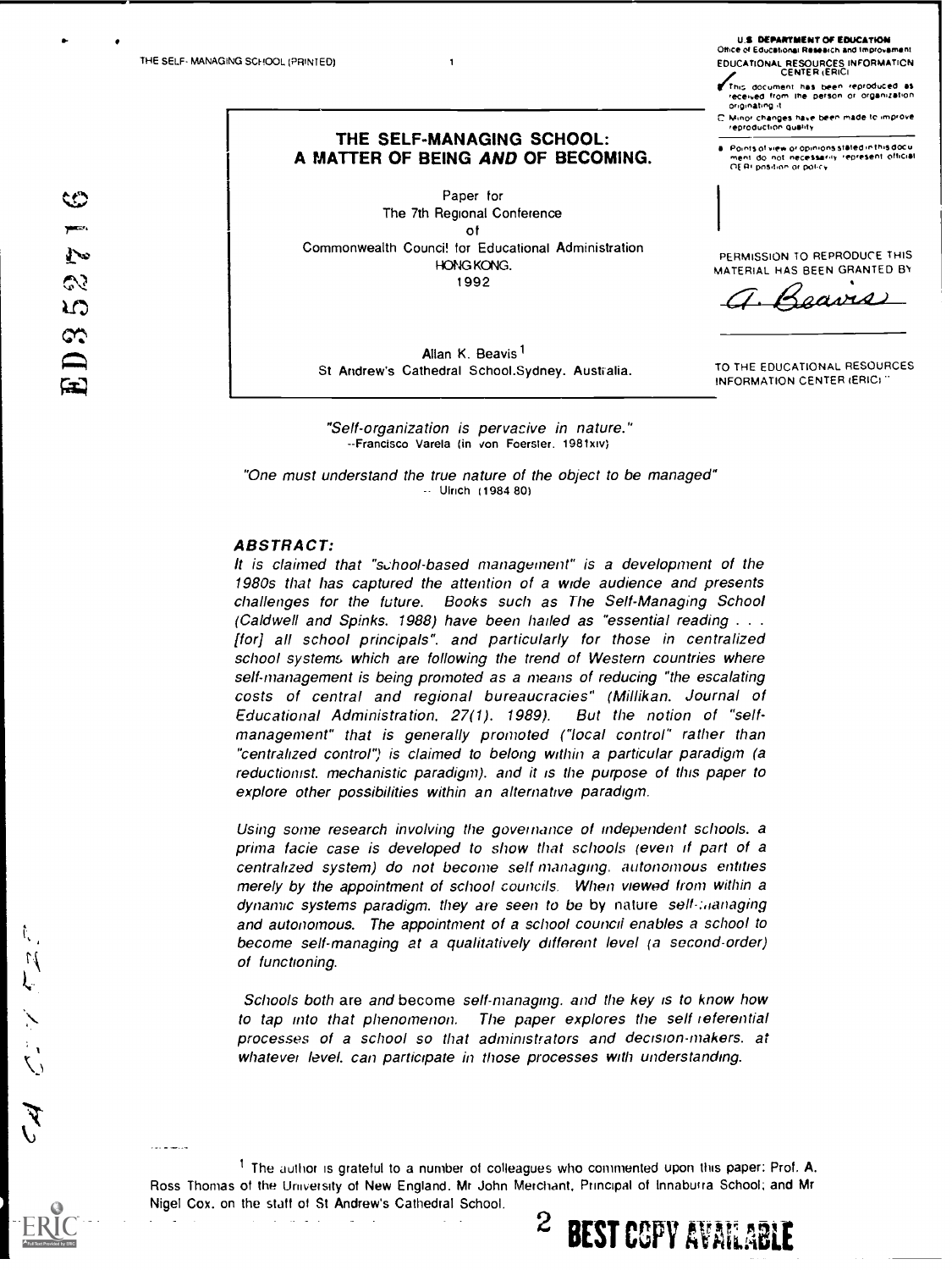# 1. INTRODUCTION

The story is told of the village barber who shaves all in the village who do not shave themselves (clearly thos.<sup>3</sup> who shave themselves do not need to be shaved). The question is: does the barber shave himself? Naturally the answer is "no" because he only shaves those who do not shave themselves. Apparently, he is not to shave himself. But then, if he doesn't shave himself, . . .

Thankfully, schnols are not barber shops (although as the head of a school with hairstyle regulations, I have often considered employing a consultant barber!), and the issue of a school managing itself does not encounter this same kind of problem. Or does it?

Let me stand that par- loxical problem aside for the time being and tell you about City Grammar School (a hypothetical school in a city which you can decide for yourself). It was a very traditional boys' schoo: and it only employed male staff who were called "masters" and whom the boys addressed as "sir". It got a new Headmaster, Stephen Warne, who decided it was time to make some changes: nothing radical, but one change he wanted was for the boys to address staff by name rather than "sir". He decided that the best way to approach the change was to get the boys to call him Mr Warne rather than "sir" and quietly let this filter through the school. But so entrenched was the "sir" habit that nothing changed. The boys still called the other masters "sir" and. only when he pulled them up. did they remember to call him Mr Warne; and other staff who he had encouraged to adopt the "Mr" form of address did not seem to be insisting on it from the boys. It seemed to Stephen Warne that the only thing to do was to bring the subject out into the open, discuss it fully, explain why he wanted to change the style of address and then insist that everyone insist upon the new form. When he raised the subject, however, he discovered, to his dismay, that there was very strong support for a change in form of address, but the preferred new form (from the predominantly young staff) was not to be called Mr X, as he desired it to be. but the use of first names. In fact, so strong were the feelings for that change that this was the form of address that won the day and became the norm for the school! The new Headmaster had managed to change the form of address within the school, but the end result was otherwise than he had intended.

### 1.1. An Overview

Those two stories have some things to say about self-managing systems as I hope will become clear to you as this paper progresses. But first, let me outline what I propose to put to you. Throughout the 1980s, in a number of countries, including Australia, initiatives have been taken to give schools within publicly-funded centralized systems greater autonomy to make decisions over the allocation of resources. This has been defined as enabling schools to become "self-managing". In particular, the appointment of school councils with representatives of the various "constituencies" of the school (staff, pupils and community) is seen as the ideal way to maximise the benefits of self-management. I propose to argue that while such a move certainly increases the school's ability to manage itself in an ever more complex and contingent environment, the appointment of a school council is not in itself a necessary condition for self-management. All that a council may achieve is a shift in control from one level to another: albeit a more local level. To claim that this enables selfmanagement is only valid within a particular view of schools. A view which I believe precludes a proper understanding of self-management. By reference to some research into the governance of independent schools, I propose to argue that, when viewed from an alternative paradigm, schools are seen to be by nature self-managing social systems. They are social systems that are operationally closed systems and that develop for themselves an identity which they ale able to maintain autonomoucly. Whether decisions concerning the allocation of resources are made at the level of a central bureaucracy or at a more local level, does not alter the school's essentially autonomous nature. What is important in that regard is whether the school as a whole accepts the legitimacy of those decisions. If schools are self-managing without school councils, then the question arises: why have schools appointed councils? It is my claim that this is an evolutionary development which allows



4.3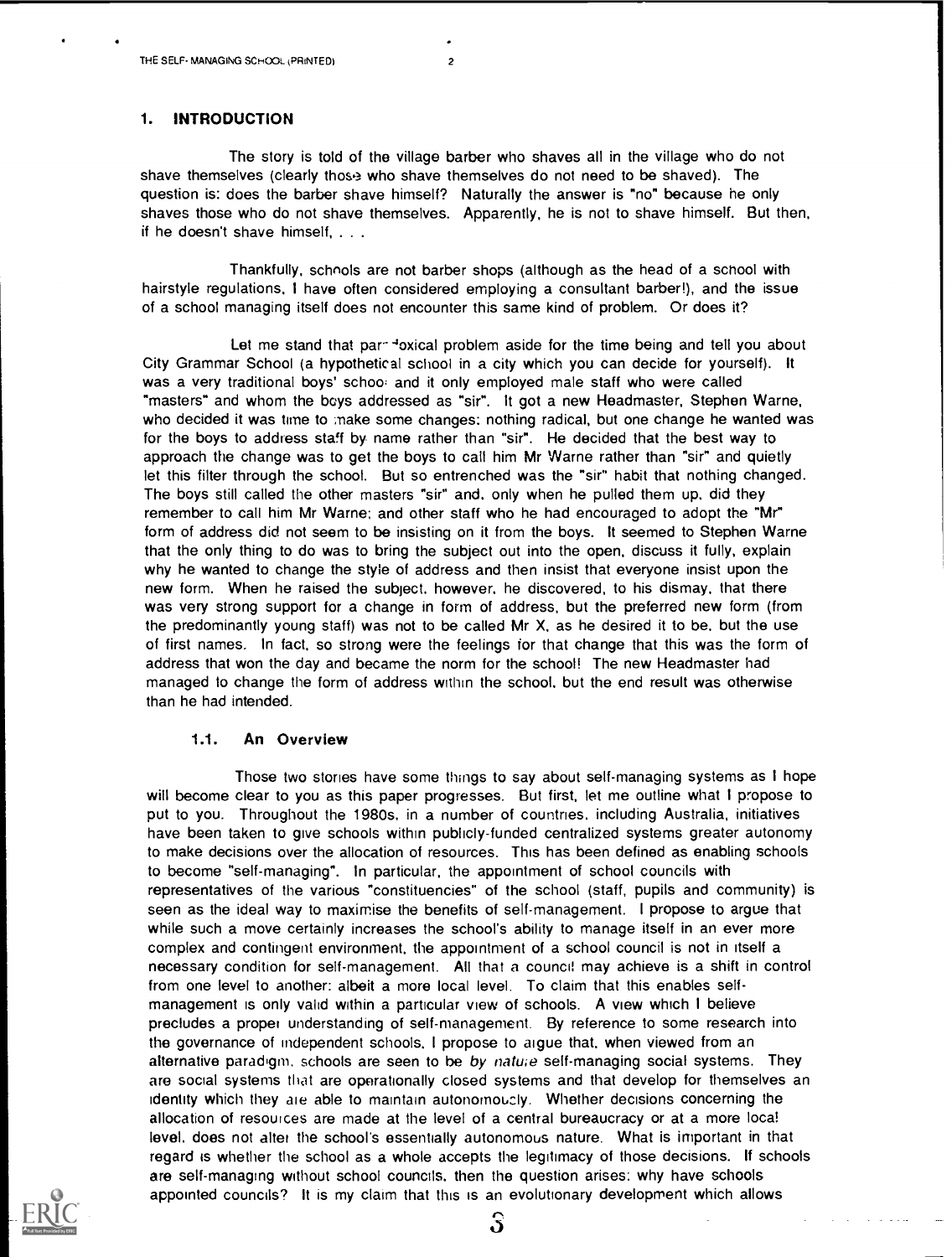schools to operate at a level that better enables them to co-ordinate themselves with their ever-increasingly complex environments.

## 2. MANAGEMENT

Management is variously defined and not at all a clearly agreed upon concept. For some, management is synonymous with leadership, so that Duignan (1988:11), for example, claims that: "Management well done is leadership in disguise." For others, management and leadership have differing functions to fulfil. Sungaila and Schein, for example, are careful to distinguish between leadership and mere management. Sungaila (1989(a):12) argues that Duignan's view is a denial of the conclusions of scholars over the last three decades, as well as an attempt to deny the problem of a dearth of leadership within organizations. Leadership involves something more than management. Schein (1985:316) is also of the view that "leadership" goes beyond the realm of what is typically meant by "management". Ulrich (1984:80) claims that leadership denotes the "leadership of people" and that leadership in organizations can only mean the "leadership of people in organizations." Management, however, in his view. does not have this personal connotation so that it is institutions that are managed and not people.

The Commonwealth Secretariat (1981:37). in their Handbook, Leadership in the Management of Education. define management as "the sequence of related processes whereby activities are planned. implemented and monitored in order to achieve the objectives of the organisation as efficiently as possible." This stands in some contrast to Malik and Probst's (1984:118) contention that managers (who presumably are enacting management) are the "catalysts and cultivators" of self-organizing systems in evolving contexts. This implies a far less "rationalistic" approach than that of the Commonwealth Secretariat.

So what can one make of this confusion (where, incidentally, the further complication of the relationship between management and administration has not even been considered). Perhaps one can only complain that the notion of management is itself unmanageable! But I must avoid such a cop-out and indicate how I intend to use the word management in this paper. I want first to distinguish management from leadership To explain my distinction at this point would presuppose much of this paper so all I can do is to state that when I use the word "management" I do not have in mind "leadership". And I do not intend to define what I mean by "leadership": that too would require a paper in itself. Second, I see the function of management as one of co-ordination. This may include a number of activities such as planning, giving commands, making decisions, but the rationality of these activities may be far removed from that encountered in an application of algorithms or a matching of "means" and "ends".

### 2.1. Two Views of Management

It has been claimed that generally there are two methods by which human actions can be co-ordinated towards the accomplishment of a common goal (Malik and Probst. 1984:109). These are commonly seen in two particular institutions within society: the naval ship's crew and the sporting team. In the former, co-ordination is achieved through command and instruction within a hierarchical command structure of officers. There is a strict ordering of relationships and lines of communication. The behaviour of a member of the crew is determined by a chain of commands which ultimately can be traced back to the captain at the helm. In the sporting team, co-ordination is achieved in the context of a polycentric (or heterarchical -- rule by others) system of anticipatory behavioural responses of the persons in the team. Any one can relate 10 any one else on the team: and any one can take command when he realizes that. because of his position at a particular moment, he knows best what to do. The behaviour of the team members is guided by their relative positions on the field at any time, the rules of the game and the position of the ball. Now the ship's crew and the



 $\frac{1}{4}$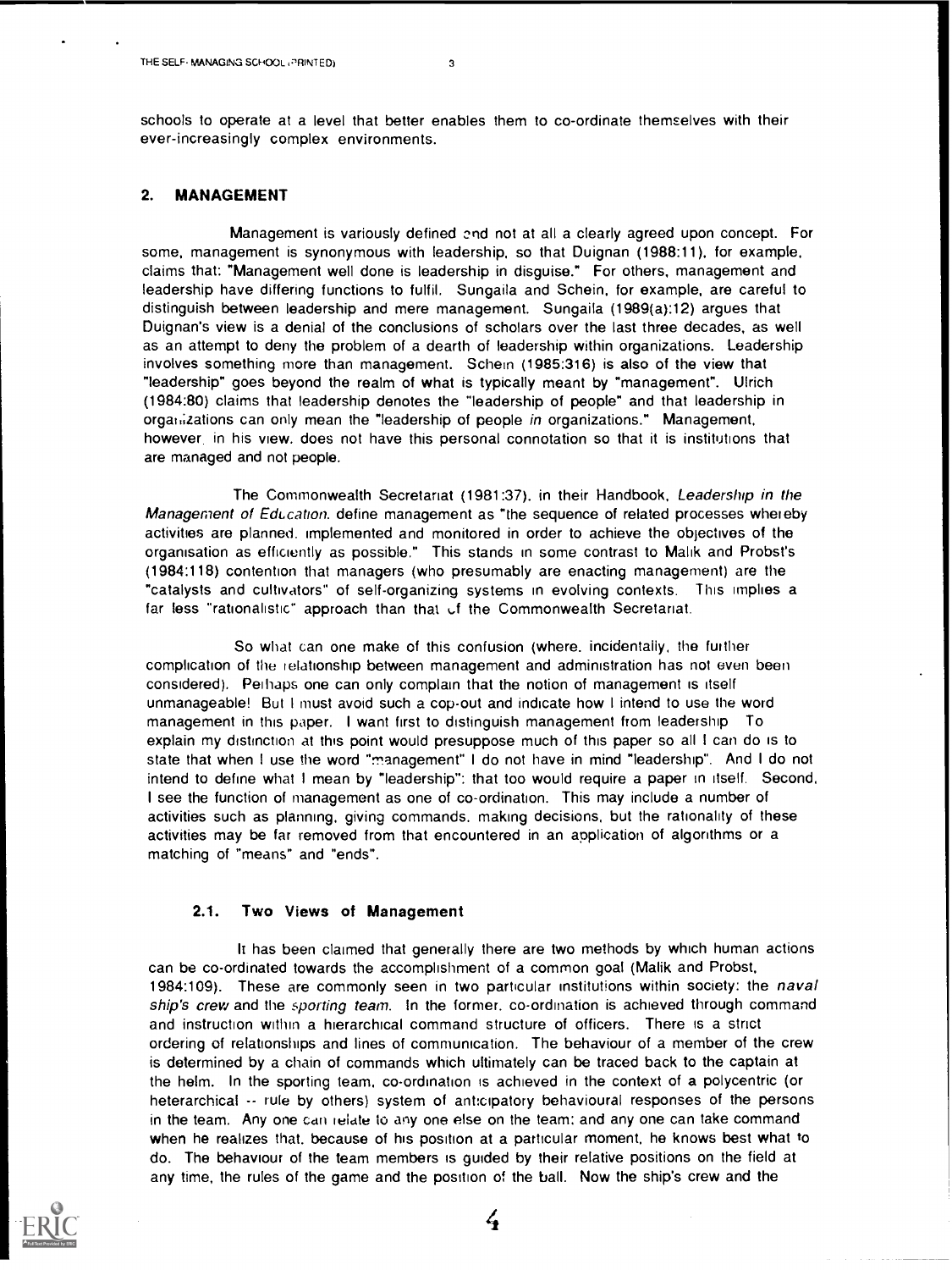sporting team serve as metaphors, and most organizations in society. including schools, will be seen chiefly in terms of the one or the other.

A point I wish to draw to your attention, however, is that these two metaphors belong within two different paradigms. The ship's crew draws attention to linear chains of cause and effect. The use of this metaphor implies the traditional, mechanistic paradigm derived from Newtonian physics, where the world is seen as a machine made up of component parts. Movement in part A "causes" movement in part B which, in turn causes movement in part C. These parts can be isolated and studied in detail, so the whole is reduced to a series of parts. When these are fully understood, then one can understand how the whole fits together and operates. In this sense it is reductionist: always trying to reduce phenomena into more fundamental, less-complex parts which, it is hoped, will contain the ultimate clues as to why the more complex congregations of those parts are as they are. There is an emphasis upon "structure" in the sense of how the parts fit together (what "causes" what "effect"): and an emphasis upon maintaining the proper lines of communication and command. By good "engineering" (or good "captaining"), future states of the "machine" (the "ship") can be predicted and controlled.

The sporting team, on the other hand, implies a process paradigm of dynamic systems which are viewed holistically. The team is an indivisible whole which is something more than just the sum of component parts. It can, for the sake of analysis, profitably be broken into parts (or positions on the team) to analyse the function of any particular position or team member, but this is a *practical* reductionism as opposed to the *ontological* reductionism of mechanism. The whole can never be conceived as merely the sum of its parts. There are no linear chains of cause and effect but rather networks of mutual causation. Structures here are dynamic, and are concerned with process rather than static configuration. While these dynamic systems are open to their environments in terms of the energy and information they need for their survival, they are closed with respect to their operations which are guided by the "rules of the game". From the point of view of an observer on the side -line, the team possess an autonomy: it is not being controlled by someone at the helm. Indeed. controlling and predicting future states of such complex, dynamic systems is highly problematic if not impossible.

#### 2.2. Self-Management

Let me now turn to the concept of self-management and what that term menns. I return to the village barber and his paradoxical problem about shaving himself or not. He would have no such problem if he were not "of the village". His paradox arises precisely because he belongs to the domain in which he functions. If he lived in a neighbouring village, then the question of whether he has to shave himself or not in his role of village barber, does not arise. He no longer belongs within the domain of his functioning. He is only concerned for those living within the village. But when he lives within the village in which he functions, he himself becomes caught up in the domain of his own functioning. Now there are many concepts which can be embedded in their own domains or which can be applied to themselves. Consider for example the notion of purpose. If a school has a purpose, then it has a "goal" or an "end". But one may ask the question: What is the purpose of this "purpose"? That is, purpose itself has a purpose, namely. the keeping of those functioning within the school from pursuing activities not directed towards the school's purpose.

Again. consider the notion of thinking. Thinking involves the formation of conceptions in the mind. In making that statement, I have, in fact, been thinking about "thinking", in which case as thinker I have conceptualized my own conceptualization. Finally, consider the notion of teaching. This is the fundamental activity of a teacher. But the contemporary notion of a teacher is not merely someone who has knowledge in some particular discipline, but rather someone who has been taught how to teach that knowledge. In other words, we can teach "teaching", which. of course, is the function of teacher training institutions. (It is sometimes argued that the problem with teacher training institutions is

5

 $\alpha$  , and  $\alpha$  are  $\beta$  . In the  $\beta$  -field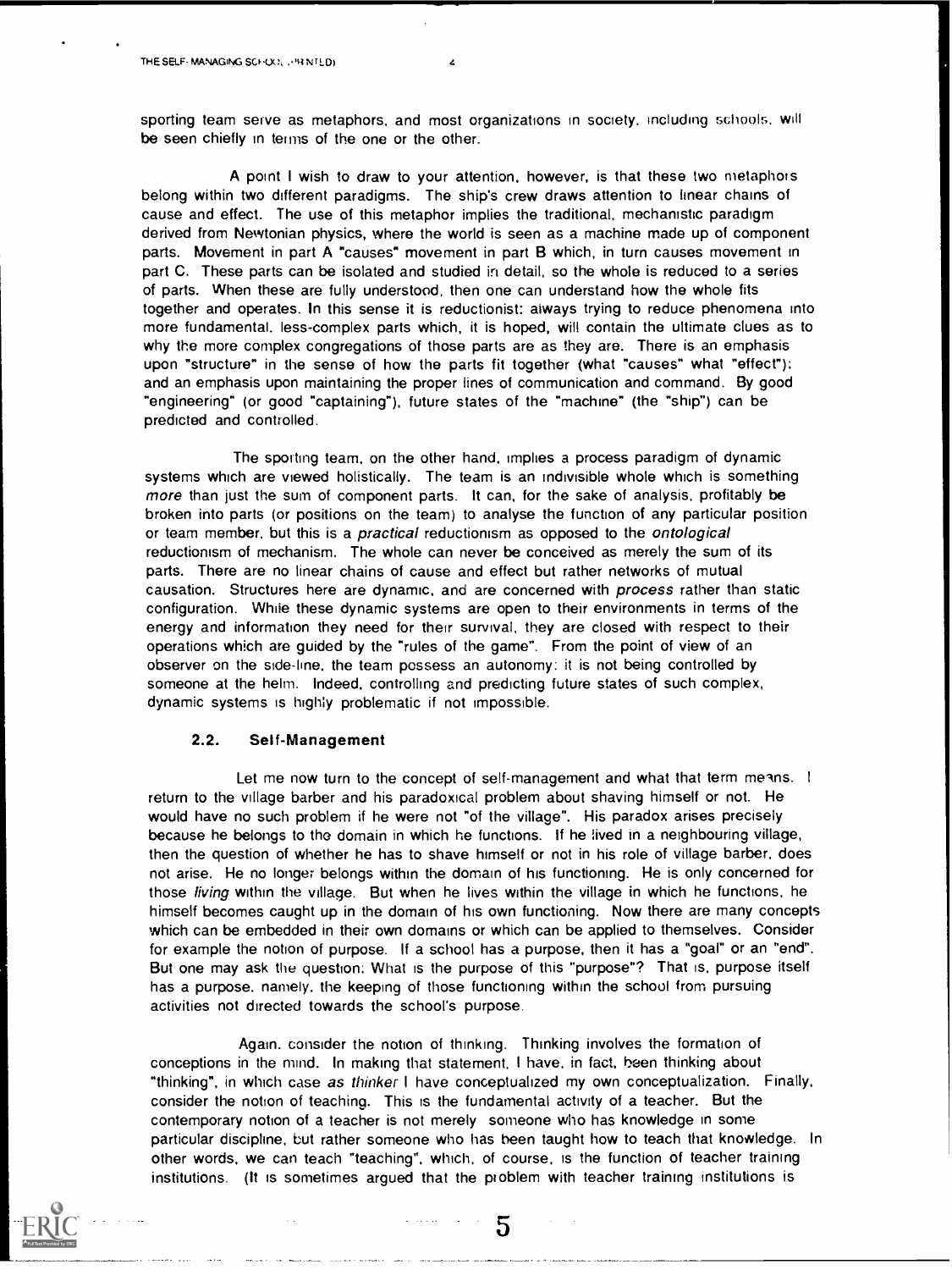that they do not always recognise that "teaching teaching" also should be applied to itself, and they do not always teach lecturers how to teach "how to teach"!)

Each of these concepts  $-$  "purpose", "thinking", and "teaching"  $-$  are capable of being applied to themselves. Such notions have been called "autologies" (von Foerster, 1984:3). They are meaningful as first-order concepts and can be applied directly. But they are also meaningful as second-order concepts and can be applied to themselves before fulfilling their first-order functioning. (The training of the teachers in teacher training institutions is in fact an example of a higher order of functioning.) Autologies can function in their own domains. The significant thing, however, about such autologies is that the focus of attention changes at the different levels of functioning. When functioning at the first-order (that is, directly), the attention is upon the function itself. When functioning, however, at the second-order (that is, having first been applied to itself), the attention is upon the one functioning. In the case of purpose, it shifts from the purpose to the one with a purpose: in the case of thinking. from the process of thinking to the one who thinks about thinking. So the attention has shifted from "something" to "someone", or from "the observed" to "the observer". The observer is now included in the domain of his or her own observations.

Now the question I wish to pose is this: Is the concept of management autological? In particular, within a school, is the "manager" him- or her-self part of the domain of his or her management? I would claim that for the most part, management has not been considered as reflexive but rather only as a first-order concept with the manager somehow independent of the domain being managed. Self-management has either been avoided (on the grounds that self-inclusion leads to paradoxes such as that faced by the village barber) or it simply has not been considered. Management has not been viewed as an autological process so that schools have not been seen as self-managing but rather simply as being managed. Principals have been seen as the agents of the central bureaucracies rather than participants within their own domains. This means that the focus of management has been upon control (that is. the observed) rather than upon how the manager (that is. the observer) participates within the system.

This has led to a distorted view of self-management so that the notion of selfmanagement that is generally promoted is not the qualitatively different second-order management, but merely first-order management with different managers. I believe this problem arises because the metaphor we most commonly use for the organization of a school is that of a ship's ciew rather than that of the sporting team.

# 3. THE MECHANISTIC VIEW OF SELF-MANAGEMENT

It would be true to say that much (if not most) contemporary research in educational administration has been conceived within a mechanistic paradigm. The emphasis is to investigate how the person at the helm, or in the more democratic mode. the people (the school council) at the helm, can gain better control of the system: how to avoid "crisis" management: how to make better decisions: and how to improve planning for better outcomes in the future. Indeed, it was issues such as these that gave rise to the movement to give individual schools within state systems greater "autonomy" to make their own decisions, which presumably are better decisions for the school and presumably have a greater legitimacy. Self-management is viewed within this paradigm as the ability of some "authority" at school level to make decisions about "the allocation of resources (knowledge, technology, power. material, people, time and finance)" (Caldwell and Spinks, 1988:vii). And it is achieved by establishing within the school some such "authority": preferably in the form of a school council or governing board, composed of staff, parents, pupils and community representatives. In the Australian state of Victoria, all state-run schools have established school councils and this is the trend in thc other states But are these school councils a necessary condition for self-managing schools? Is this really what self-management is all about?

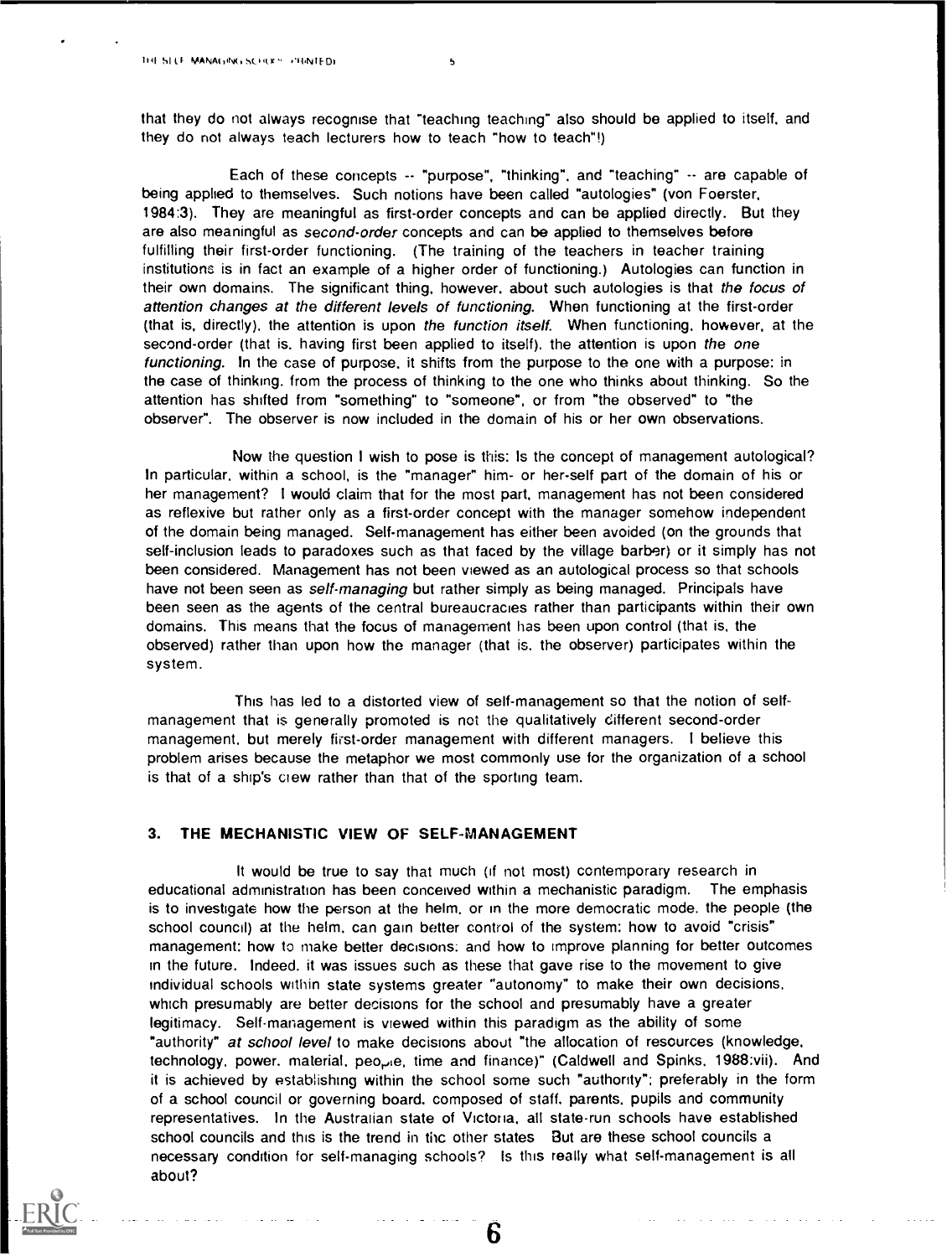The evidence seems to suggest otherwise, and increasingly, scholars are recognising phenomena within organizations indicating that no matter how management (whether site-based or external) attempts to improve "control", there is an inner dynamic at work capable of resisting such control. They are recognising that organizations exhibit their own aut'nomy. They go their own ways and "are much less controllable, i.e., subjected to or open to the directing and designing influence of their managing bodies, than is generally accepted" (Malik and Probst 1984:105). This was the case for New Headmaster Stephen Warne when he tried to introduce change. Initially he was unsuccessful and the system stayed the same. It resisted the change he attempted to implement. Then when the system was critically disturbed, and change eventually occurred, it was not in his desired direction, but rather in a different direction. One that originated from within the school itself.

ń,

Dermer (1988:25) claims that there is "an ever-increasing body of research urging the recognition of organizational order as something other than the creation of management" (my emphasis.). The organizational patterns that are to be found within every real organization (including educational institutions) can never be fully ascribed to the conscious planning and organization of management -- even if that management is "sitebased". As lkin (1989) noted from his study of school councils in Victorian State Schools. in each of the schools he studied, there were individuals, groups and whole sections of the communities "whose efforts were directed towards the maintenance of the status-quo" (p17), and the prevention of change being irr "osed from without. And he concluded that current theory is inadequate to explain these self-preservation phenomena (p15). In fact, within the mechanistic paradigm, such autonomous behaviour must be viewed as organizational pathology.

Knip and van der Vegt (1991:129). in some recent research in the Netherland into how schools respond to central policy intervention, speak of "the way in which the school fights back in a situation in which it is externally controlled" (my emphasis). And in my home state of New South Wales (NSW), Kell (1992:4) observed how teachers in the Tertiary And Further Education (TAFE) sector, "failed to view the nature and content of [a restructuring of the sector] as valid in their own terms" (my emphasis) so that the said restructuring has been denounced as "a miserable failure" (p6).

All of this implies that somehow "control" is not entirely in the hands of the managers, be they local or in some central authority. The system is somehow exercising its own control. According to the mechanist paradigm. this should not be: the captain must be in control, so such behaviour must be pathological.

But there is another problem with the "ship's crew" model that is not always recognised, and that is that it requires that the captain be fully informed. The quality of his commands will only be as good as the information and knowledge he has available to him upon which he can base those commands. The problem here is identified by von Hayek (in Ulrich, 1984:86) who has observed: "We have in fact learned enough in many fields to know that we cannot know all that we must know for a total interpretation of phenomena." Yet the philosophy of 'still not enough knowledge' is untiringly championed and much effort is squandered within an organization in an attempt to enable management to know things which, if von Hayek is correct, are essentially unknowable (Ulrich, 1984:86).

So the problems of management and self-management within the mechanistic paradigm are that it is problematic the extent to which management is able actually to "control" the school in the manner of the captain at the helm. And second, it is problematic that management can ever obtain sufficient information so that it can rationally formulate its "commands" if it wishes to function in this manner. Within the alternative paradigm, however, the dynamic systems paradigm, self-management takes on a different character.

 $7-\gamma_{\rm E}$ 

west Gue V Avrilable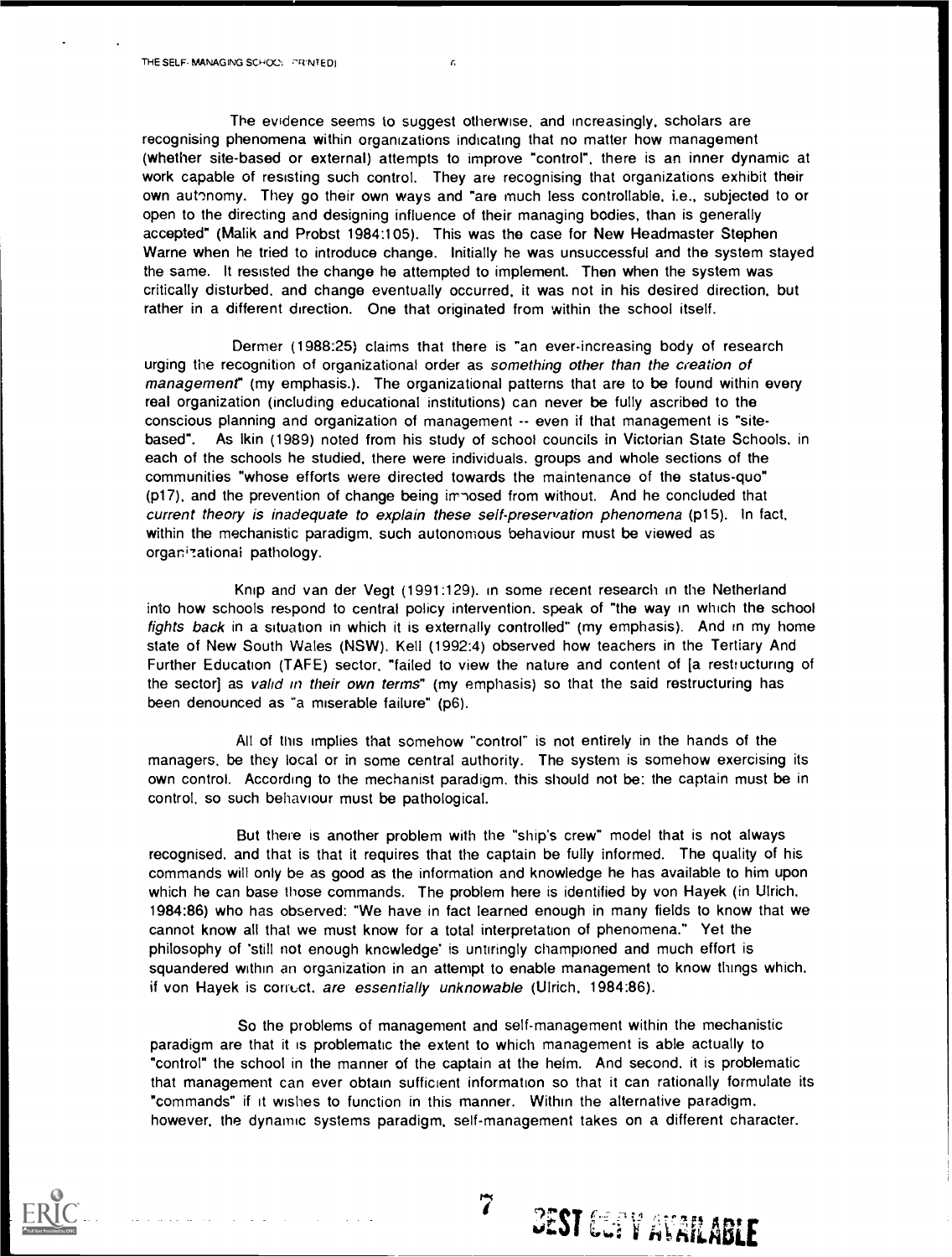## 4. THE HOLISTIC VIEW OF SELF-MANAGEMENT

In the process of looking for a suitable framework within which to investigate the participation of the governing body of an independent school in the life of the school, I found that in recent years, many of the assumptions of the mechanistic paradigm have come under contention. In particular, chaos theory has challenged the validity of a reductionist, mechanistic approach to complex dynamic systems, and the notion that such systems can be understood by analysing them in terms of fundamental parts has had to be questioned. Theories of self-organizing and self-renewing systems (such as the theory of autopoiesis<sup>2</sup>) have also developed over this period, and although developed in the natural sciences, their insights have been broadened to embrace general systems theory, including social systems (such as schools). This new thinking in the natural sciences challenges assumptions about the control, management and governance of systems. While not all scholars accept that these new concepts are applicable in the social domain (for example. Heil, 1984), others, such as the German Professor of Sociology at Bielefeld University. Niklas Luhmann, see their acceptance as of major importance in that they shift the emphasis of systems theory from external control to an understanding of autonomy (Luhmann, 1983). And Sungalia (1988(a), 1988(b), 1990) has taken these ideas and adopted them in the field of educational administration.

In this paradigm, a school (like other social systems) is conceptualized first and foremost, as a self-renewing system. Desp;te changes of staff, students, parents, and members of its governing body (its units at the concrete level of description) and changes in its environment to which it is necessarily open. a school can maintain its identity. Indeed, the theory of autopoietic systems indicates that maintaining !ts identity is the system's prime purpose. The school is able to maintain its identity because, in spite of these changes. there are structures, analogous to the 'rules of the game', which govern the choices that the school is constantly making. and these structures remain stable. The school is self-referential: it can refer to these structures and make satisfactory (meaningful) choices ass ring its selfrenewal.

The problem for the school as self-renewing system. is how to maintain its identity -- how to remain recognizably the same (or almost the same) in a constantly changing and increasingly complex world. Using the sporting team metaphor, one would ask how a game of soccer remains recognisably a game of soccer without someone on the sideline choreographing each move as the game progresses. At their concrete level, schools are constantly changing with personnel coming and going almost continually (Cohen and March, 1974), yet, at the abstract level, the communication system (which reflects the school's organizational pattern of relationships) remains identifiably distinct.

#### 4.1. Maintaining an Identity

So how does the school maintain its distinction from the environment in spite of the comings and goings of its personnel? What are the 'rules of the game' that facilitate this process? This is achieved by expectations which the system itself produces and reproduces in the choices it communicates and which guide those on-going choices. These expectations are not necessarily, or even usually, defined or made explicit in any specific way: rather, they cluster around various themes and are evoked by various contexts. Within the school, only certain choices become stabilized and expected. and these expectations will guide the choices that are subsequently communicated within the school. Social systems, however, are composed of people who are interacting and who are free to make their own choices. Thus then I interact with you, I cannot expect you to respond according to some pre-determined

2 The theory of autopoiesis is a general theory about a certain class of systems which are characterised by their ability self-referentially to maintain their identity While they are open to their environments, in their organizational patterns of relationships, they are self-referentially closed systems.

δ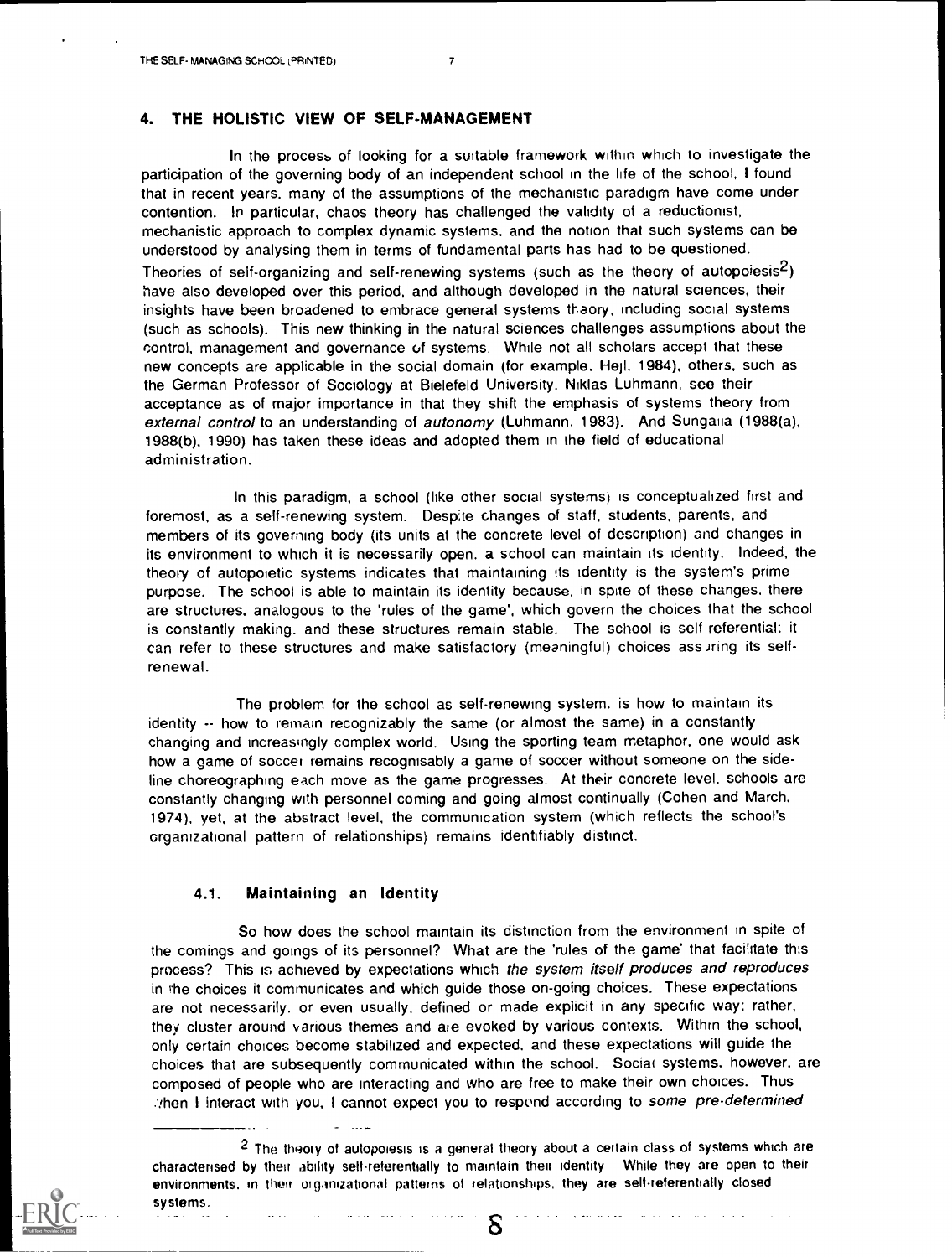behaviour: you are not my puppet. I can only expect you to respond according to how you expect to respond. Thus I must expect your expectation rather than your action, and it is this expectation of expectation that will structure our interactions. Similarly. it is structures of expectations of expectations that structure the interactions of a school's personnel.

#### 4.1.1. Expectations of Expectations

The necessity for such second-order expectations arises from what Parsons calls the "double contingency" of the social world and the presence of alter egos so that "each actor is both acting agent and object of orientation both to himself and to the others" (in Luhmann, 1983:994).

Within a situation of simple contingency  $\sim$  for example, when you or I relate to the physical world -- more or less disappointment-free, stabilized expectancy structures are formed so that we expect that night will follow day: that physical laws will apply more or less uniformly and so on. as pre-determinable facts. But such simple expectations will not suffice in situations of double contingency where ego relates to alter ego. According to Luhmann (1985:40). "the expectability of others' expectations is . . . the founding achievement of human communal living" and it is his claim that structures of expectation of expectation are essential to social systems.

Why is it that expectation of expectation is so important? Why is this reflexive level of expectation so essential to communal living? In the first place, as indicated above. the double contingency of social life means that "the behaviour of the other person cannot be expected to be a determinable fact" (Luhmann. 1985:26), that is, because alter is not a machine or a puppet whose behaviour is pre-determinable, ego cannot expect such mechanical or puppet-like behaviour. Ego must therefore expect alter to base his or her behaviour on his or her own selectivity of possible behaviour. Stephen Warne expected his staff to act according to his wishes in relation to appropriate style of address within his school. His mistake was that he thought they could be engineered. machine-like, to act thus. Rather all that he could expect was the expectation (or otherwise) of his staff to act according to his instructions.

Second. Luhmann (1985:26) claims that it is "necessary in order to control the context of social interaction" so that "everyone can anticipate what the other expects of him". An ability to anticipate is time-saving because it avoids the necessity of establishing oneself verbally in normal day-to-day living so that individuals are capable of living with others in very much more complex, behaviourally open systems. Being able to expect others' expectation is the basis for tact (Luhmann. 1985:27): being able to anticipate your expectation reduces my risk of offending.

#### 4.2. Stabilizing Expectations of Expectations

If identity is to be maintained, then these structures of expectations of expectations must be kept stable over what have been identified as the three dimensions of social life -- the temporal (over time), the socio-political (among the social actors), and the material<sup>3</sup> (themes of experience) (see Luhmann. 1985). This means that within the school. no matter when choices are being made. who is making them, and whatever their material content, it will be these stabilized expectations of expectations that will be guiding the choosing.

# 4.2.1. The Temporal Dimension

3 The use of the term "material" is. in some respects. unfortunate in that it is not to be confused with its use with respect to a reductionist (or materialist) philosophy. In this context it relates to the material or the subject of interaction, that is, in the sense of what is materially relevant.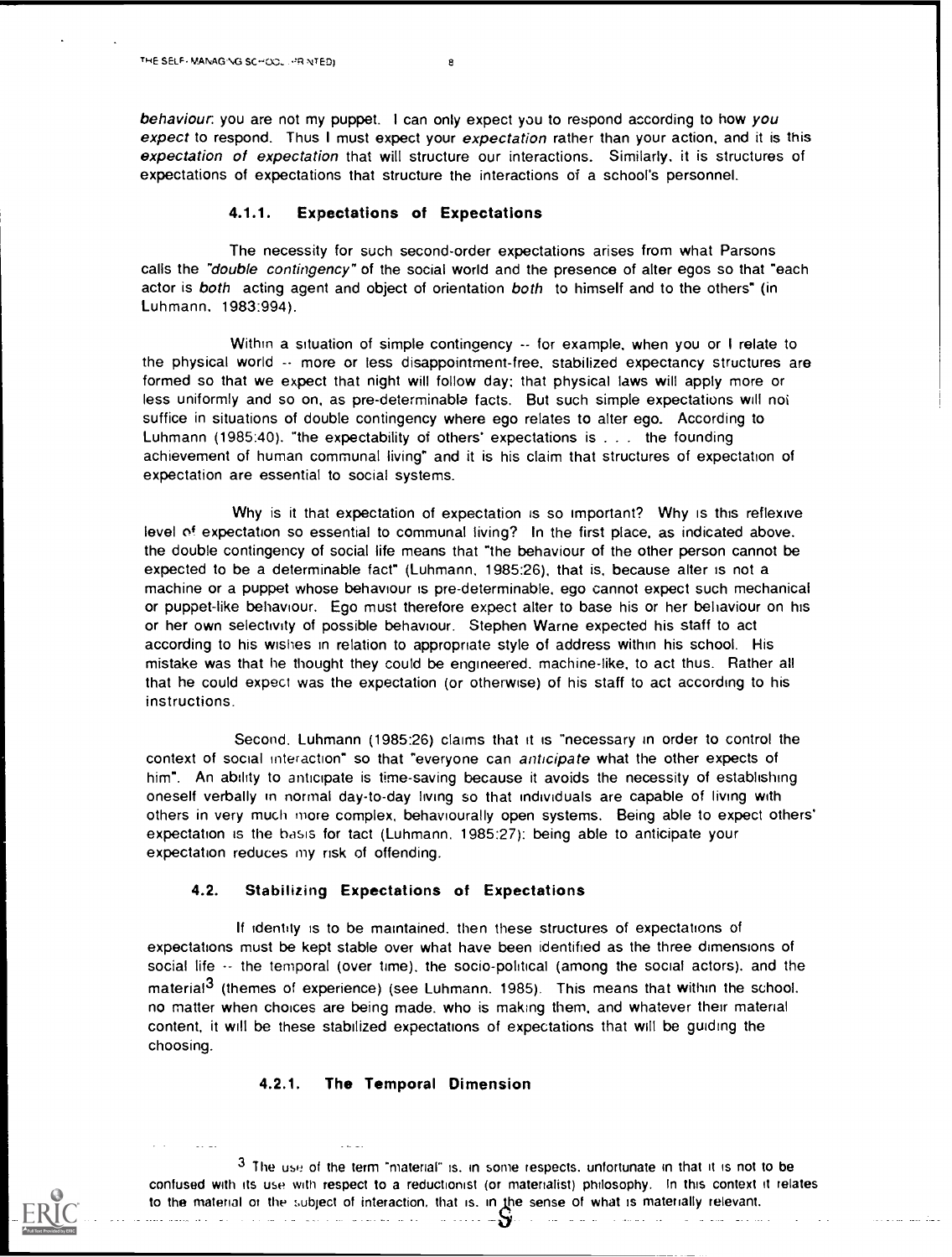Disappointment and surprise are threats to the temporal stability of expectations. When the expectations of expectations which structure the daily life of a school are disappointed by the choice of a member of the school population. that is, when a choice is communicated and presents itself unexpectedly, then the future stability of the expectation is threatened: Was the disappointment merely a breach of the rules of the game (the expected expectations), or do the rules need to be changed? In other words: Can the disappointed expectations of expectations coniinue to be held? Or do new expectations of expectations which have a greater probability of being disappointment-free, have to be learnt? If the school is to maintain its identity in the future. then disappointment must be dealt with.

There are two ways in which disappointment is handled -- expectations can be adapted to correspond to the disappointing reality. that is. learning can take place and such expectation is said to be held cognitively. Or expectations can continue to be held contrary to the facts as they present themselves, but an explanation must be made to account for the disappointing reality. Such expectation is said to be held normatively.

Many of the expectations that structure a school's daily life, are of the latter kind, and must be maintained in spite of any disappointment. This means that mechanisms must be available which will enable disappointment to be dealt with so that the disappointed expectations can be preserved for the future. Within the school's "culture" there are a number of devices that enable disappointment to be handled. It can be explained away in terms of some myth (or saving story, or stereotype) -- the pupil failed to learn mathematics because she was a girl: it can be dealt with by some ritual (or ceremony) -- the teacher was "carpeted": or redress can be taken by means of some sanction -- the pupil was suspended. By such means. the disappointment is shown for what it is. and the disappointed expectation of expectation can continue to be held.

## 4.2.2. The Socio-Political Dimension

The structures of expectations of expectations are stabilized among the school population. in spite of the conflicting expectations of its various interest groups. by means of institutionalization. Within this particular framework, institutionalization has a quite specific meaning and expectations are institutionalized when they are the expectations presumed to be held by unidentifiable third parties within the system, that is. when there is a presumption of consensus concerning those expectations - these are the expectations that "everyone" (whoever the unidentifiable "everyone" may be) agrees upor,

To maintain the presumption of consensus. the agreed upon expectations need to be communicated among the school. Language is one means of communication, but in situations of increased complexity, there are other more generalized means of communication which have greater chances of success in ensuring that more complex communications are received. Among a social group, and especially one that is essentially political in nature, power is such a generalized medium of communication. So power will be used to maintain the presumption of consensus. The head of a school is a power-holder, and he or she has a number of power sources available to heighten the probability of successfully communicating the presumed consensus. For example, the head's formal position as representing the employer is empowering when communicating with staff.

Further. within a school there are people (such as managers) and groups (such as school councils) who make decisions. who set policies, and make plans which are binding upon the school. Such policies, plans and decisions require legitimacy and this is achieved by the use of two complementary processes -- symbolically generalized physical force by which the power-holder is able to ensure that decisions, plans, and policies are accepted: and the participation in institutionalized procedures which prevent the symbolically generalized physical force from being used tyrannically. The position of the school council as the superordinate unit at the top of the hierarchy endows it with symbolically generalized superior physical force, but its formal meeting procedures, requiring a quorum and matters to be dealt with on a formal agenda, guarantee that such force cannot be used arbitrarily.

. .

a de la carac

as an India

 $\sim 10^{-1}$ 

I O

and states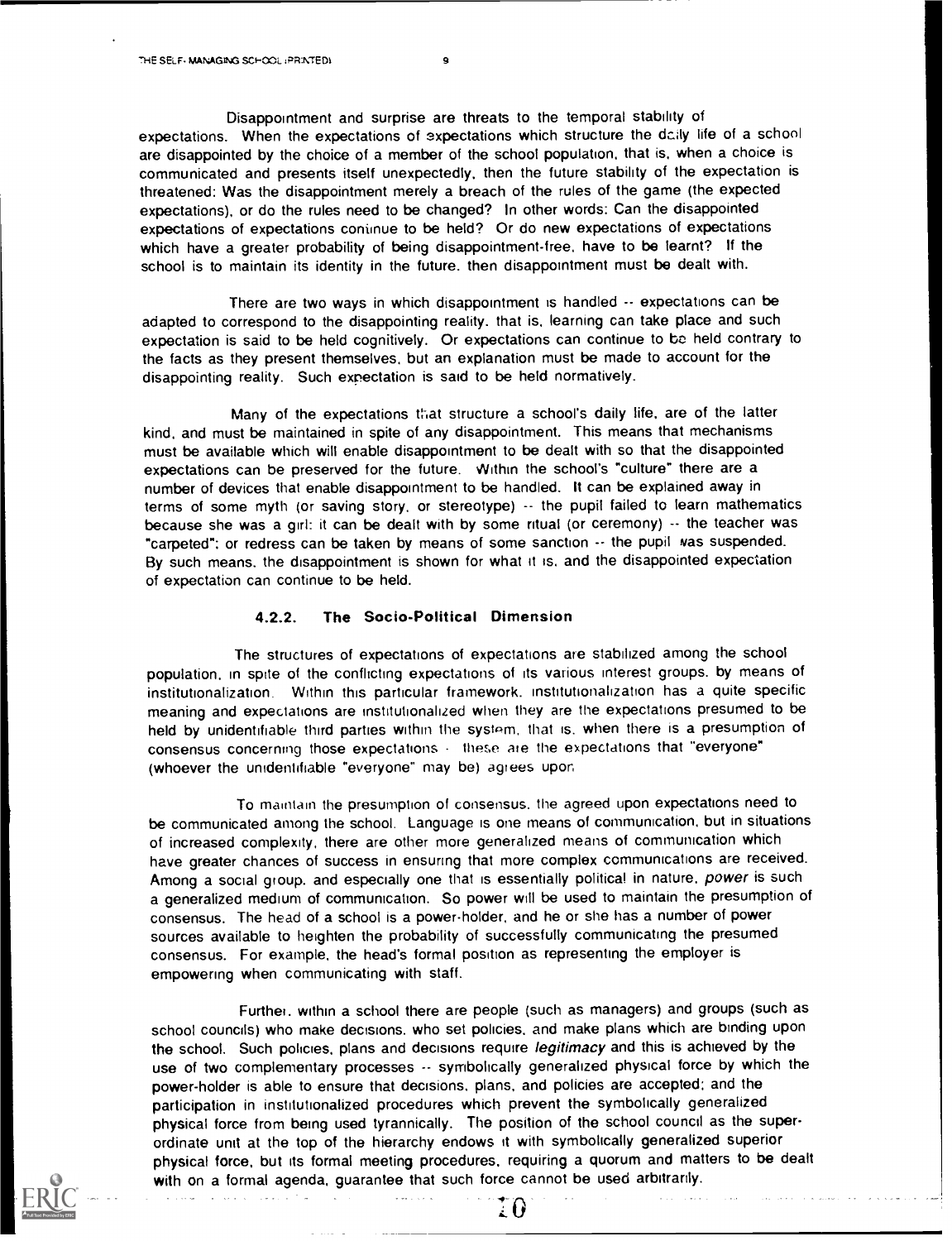In the material dimension, these generally accepted. and relatively disappointment-free expectations can be securely stored within various factual meaning contexts within the school  $\cdots$  within its people, the roles they play, the programs they follow and the values they espouse. In this way they are stabilized at varying levels of abstraction and with varying levels of security within the material dimension.

 $\cdot$ .

At the most concrete level (and the least secure level) expectations are identified and stored in persons. Obviously, this method of identifying and storing expectations is more suited to small, intimate situations, or where the person is very visible. The charismatic heads of the past were the store-houses for their schools' expectations. Identification and storage in persons involves high risk. however, in that a person can chang. or disappoint in some particular. and all the expectations stored in that person become threatened.

At the next level of abstraction. expectations are identified and stored in roles which are really limited bundles of expectations not attached to particular people but are assumed by various and changeable role performers. This is more general in that the expectations are stored in the role itself and not in the person performing it: however, the latter still represents a risk to their security.

Programs are verbally fixed rules which define correct action. Not being attached to particular persons or particular roles. there is a greater level of abstraction. and a greater level of security. As complexity increases. so schools are storing more and more expectations in verbally fixed forms  $\cdots$  in handbooks. in aims and philosophies documents, in memoranda. in curriculum documents etc. all of which are programs of one kind or another.

Values are the most abstract level at which expectations are identified and stored. It is the most secure level as values are not subject to the whims of a person. or the different ways a role can be performed by differing people. or even to changes made in a program. Their abstraction. however, makes them difficult to identify in the first place. and their generality leaves open many possible actions For example, schools value learning, but that still leaves open the types of actions which will advance learning.

While these four contexts for the identification and storage of expectations are differentiable, in the normal course of events one does not consciously determine from which context an expectation of expectation is being accessed Further. the various levels presuppose and determine one another reciprocally roles presume that there are people to perform them: and people are relieved of individual responsibility by performing roles, for example.

## 4.3. Self-Management

By these temporally, socio-politically and materially stabilized expectations of expectations. social systems are able to make meaningful choices: choices that can have a consistency of meaning. that can be presumed to be meaningful to all the members of the school, and that are meaningful within the context of the school. And it is by these means that the school achieves its self-renewal, its autopoiesis. and it remains identifiably the same. Through these stabilized structures of expectation. the complexity and contingency of the environment are reduced so that the only choices that are meaningful are those which are referable to these structures of expectations of expectations themselves. Thus. through this process of self-refeience, the school is seen to be self-renewing and self-managing by nature.

Self-management, then, is achieved through the self-renewal (autopoietic) mechanisms which have been identified in the stabilized structures of expectations of expectations. But schools also evolve. They change and adapt in response to increased complexity and contingency in their environments. Often this will involve only slight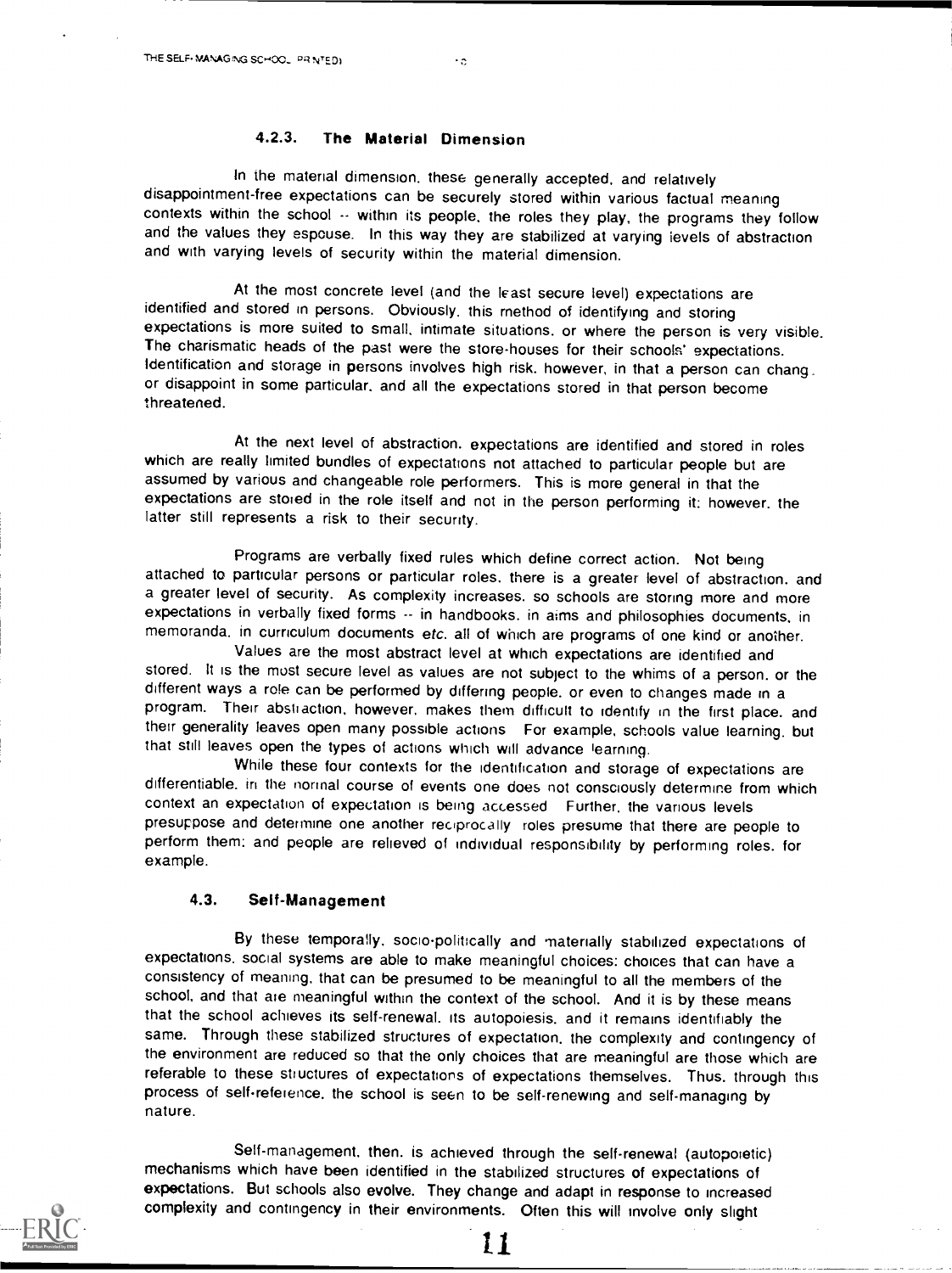adjustments to cope with the changed conditions Occasionally. however, the system will undergo radical transformation resulting in new stabilized structures of expectation and the establishment of a new self-renewing order: such as occurred at City Grammar. This is achieved by the system's self-organizing mechanisms. As self-organization is associated with leadership. this will not be pursued further (it has been explicated in Sungaila (1989(a)) and Beavis (1992)).

I cannot claim that this conceptualization. which, because of its novelty. I have outlined at some length. has been empirically tested to any extent. Malik and Probst (1984:108). however. speak of the evidence in support of similar concepts from what they call "practical trials". and my own research (Beavis, 1992). I believe. provides prima facie evidence of its validity and applicability to schools. So I present it as more than mere speculation.

I hope it is clear that self-management is at the very core of this conceptualization. Being a self-referentially closed system with respect to the institutionalized expectations of expectations. managers must be participants within the system. When Stephen Warne attempted to communicate choices outside the institutionalized order, they threatened the presumption of consensus and the system did not respond. The institutionalized order within the NSW TAFE system has been disturbed, but the system is resisting change. The systems aia fighting back: they are resisting control: they are displaying self-management. Further. the above also shows that for the system to manage itself, there is no need for knowledge to be centralized into the hands of those in the roles of managers. The institutionalized order provides the self-referential mechanism that guides the action where ever it occurs in the system. Schools. when viewed from within the holistic paradigm, are thus seen to be self-managing by nature: that is a natural characteristic. It is not, therefore. a matter of a school becoming self-managing: it is self-managing.

#### 5. WHY SCHOOL COUNCILS?

The question that remains. then. is. Why school councils? Why are centralized systems appointing school councils to function within schools? And is this enhancing schools' autonomy? The answer to the third question is "yes" in that the autonomy is qualitatively different. Now in the sporting team model. it cannot be said that the council controls the play. The school as a whole does that through the processes outlined above. The council is no more than a participant with a particular role in the system. This is not to say that the council's role is of little significance. On the contrary. what my research revealed is that the council will enable the school to adopt a second-order mode of functioning. and that is a more successful mode in the face of complexity and contingency. For example. I found that the key process of institutionalization itself is enabled, by a school council, to function at the secondlevel, because the school council institutionalizes the school's institutions. This means that the structures of expectations of expectations that guide the school's choosing are not merely those that are institutionalized, but rather those that are institutionalized by this particular. diffe'entiated group within the school. The expectations of expectations that are presumed in the school are those that are presumed as being expected by the school council The process by which the structures of expectations are stabilized is first functioning upon itself before it fulfils its proper function. That may sound like a piece of gobbledegook. but let me assure you that it is in fact very significant. It enables the school to function within an increasingly complex and contingent environment. by enabling it better to co-ordinate itself within such an environment.

It achieves this because, as was noted above. second-level functioning shifts attention from the observed to the observer enabling the latter to be included within its own observations. No longer does the school merely observe itself as distinct from its environment. A council provides the means of observing the observation of that distinction The school no longer merely sees itself as distinct from its environment; it sees itself in relation to its environment. The school is able to arrive at an interpretative understanding of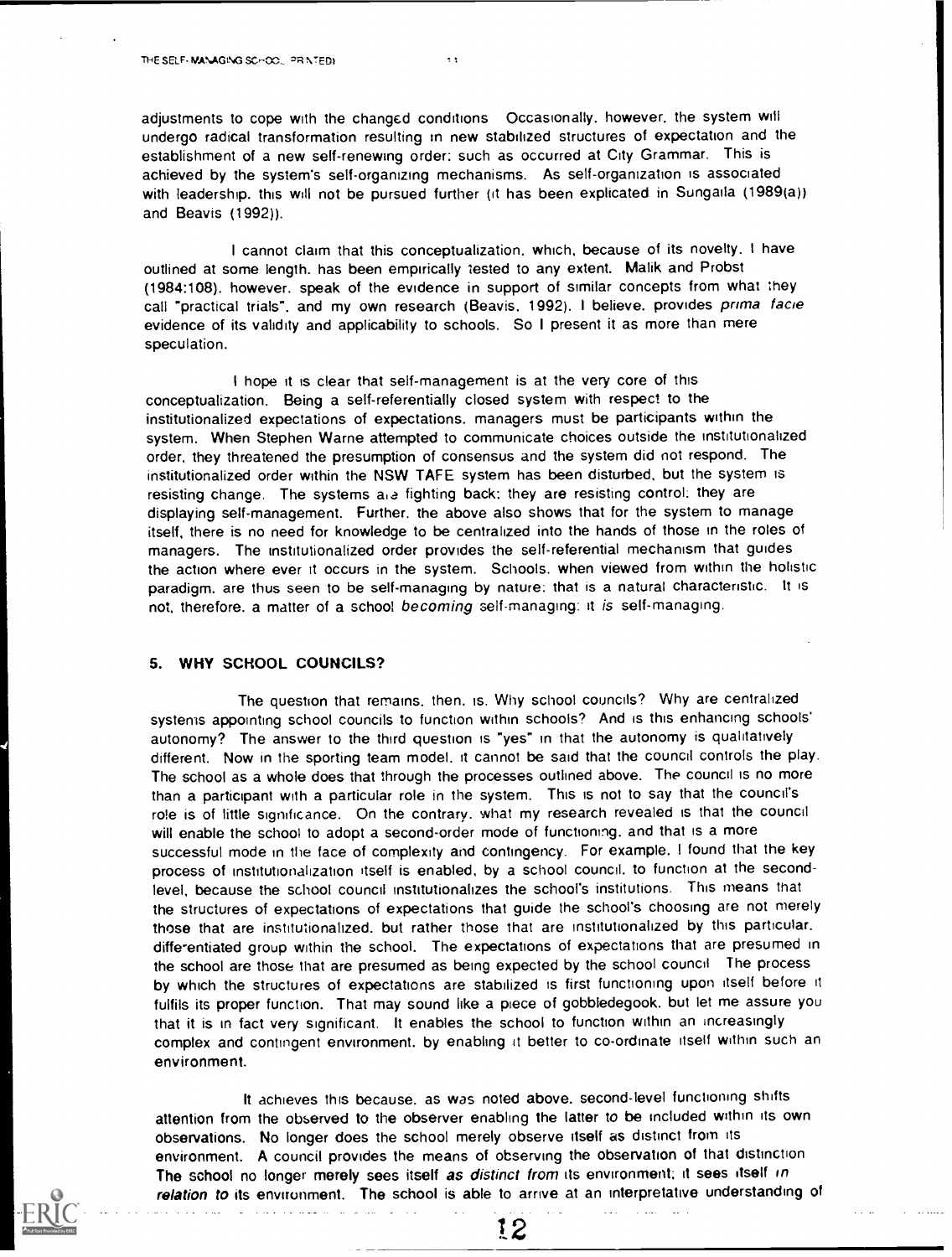the meanings it gives to its own situations and its interactions with others. The school council is an interpreter (second-order) of the interpretations the school has already given to itself (first-order).

My research led me to conclude that independent schools' internal need for survival in the face of increased complexity has led to the differentiation of a legally constituted governing body: there has come a point where these schools' survival have required them to operate at a second-order. It is the contention of this paper that it is this same quest for survival in the face of the increased complexity of their environments that today is leading state schools to operate at a second-order by the introduction of school councils. While it is true that the motivation for the establishment of such councils is not coming from with'n the schools themselves but rather from the centralized bureaucracies which have previously managed the schools, the fact that they are appearing in increasing numbers is indicative of the fact that the schools themselves are not resisting their establishment. And this new level of functioning is becoming established as schools discover the advantage of their new awareness of their place within their communities.

It may be objected that prior to the introduction of school councils, the central L...reaucracy mediated the school/environment distinction. While this is true to some extent, it is held that the centralized bureaucracy was really in the environment of any particular school. It was something external to the school as a social system. It did not assist any particular school to comprehend its particular environment. On the other hand, a school council is internal: it is a participant in its own school.

#### 5.1. A State of Becoming

The appointment of school councils, then, enables schools to move from a firstorder self-management to a second-order self-management which enables the school better to function in a more complex environment. This evolutionary step is the becoming of selfmanagement. Thus, while schools, as dynamic social systems, always have been, and will always remain, self-managing, it is also true to say that they are becoming self-managing.

### 6. IN CONCLUSION

The movement from first-order operation to second-order operation involves recursion. The output re-enters to become the input. It implies a closure that in earlier times has been symbolized by the snake eating its own tail. The end must be a return to the beginning, and I too must re-enter where I began. I began with the two metaphors for managing systems, the naval ship's crew and the sporting team. These metaphors highlight two paradigms for research  $\cdot$ - the mechanistic, reductionist paradigm and the dynamic. holistic paradigm. To claim that the appointment of a school council is to enable a school to become self-managing implies an acceptance of the first paradigm. But self-management in this paradigm is problematic in that it cannot explain the autonomy that social systems display no matter whether they are managed on-site or from some centralized bureaucracy. Further, it is problematic that the manager can ever possess sufficient knowledge to function as desired.

When viewed within the dynamic, holistic paradigm. however, schools are seen to be self-managing whether they have appointed school councils or not. Their selfmanagement is a function of their self-referential closure which is guaranteed by stabilized structures of expectations of expectations which the school itself produces and reproduces. The appointment of school councils, when viewed horn this perspective is seen as an evolutionary step which enables the school both to function and to observe itself recursively. Such a second-order mode of operation enables the school not only to operate more effectively in the face of increased complexity and contingency of its environment, but also to relate itself better to that environment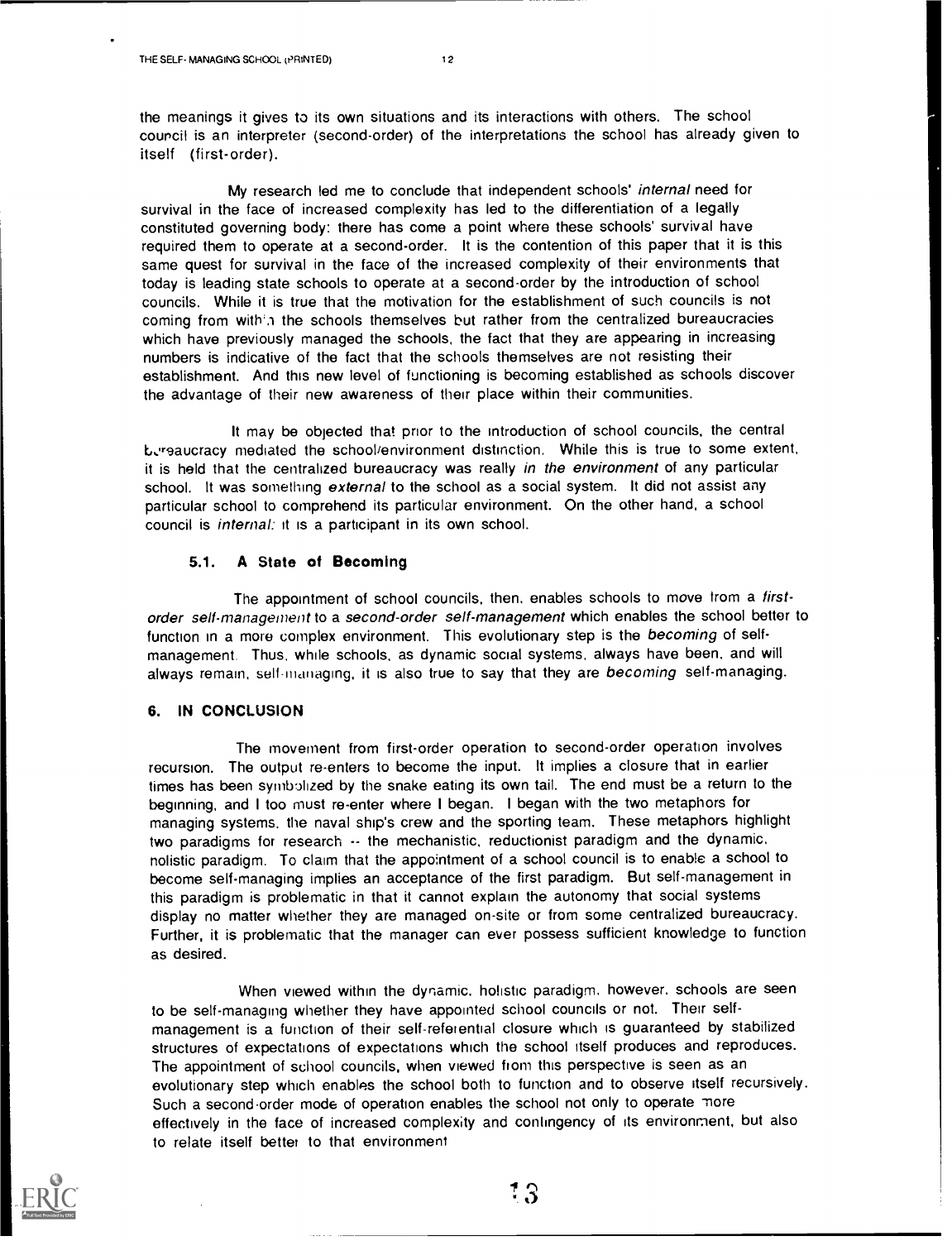The practical outcome from all this is that those who ate in management positions or on school councils will understand that the complex organizational patterns to be found in every school can never be attributed entirely to conscious planning, organization and management. Rather, they are based on autonomous operating principles of the dynamics of the system, which, if understood, can be entered into in such a way that will avoid much frustration on the part of the manager, and work for the good of the school. And as Malik and Probst (1984:110) point out, the problem is not a question of the advantages or disadvantages of the one paradigm or the other, "but one of the actually possible or impossible."

÷,

For those of you for whom the notion of self-reference is repugnant, let me close by reminding you of the self-referential nature of language itself where meaning is only meaningful in relation to other meaning. Ask yourself the question: What is "language"? According to von Foerster (1984:4-5), "whatever is asked here, it is language we need for an answer; and, of course, we need language to ask that question on language. Hence, if we did not know the answer, how could we have asked the question in the first place? and if we did not know it, what will the answer be like that answers itself?" The escape no doubt lies in the autological nature of language. Which, of course, brings me back to the village barber at the beginning; so I close the loop and re-enter my own discussion!

# REFERENCES CITED

| Beavis, A.K.<br>1992                 | Governance and Continuity. The Participation of the Coverning Body of an<br>Independent School in the School's Self-Renewing (Autopoietic) Processes.<br>Unpublished Ph.D. Thesis Presented to the University of New England,<br>Armidale, New South Wales. |
|--------------------------------------|-------------------------------------------------------------------------------------------------------------------------------------------------------------------------------------------------------------------------------------------------------------|
| 1988                                 | Caldwell, B.J., and Spinks J.M.<br>The Self-Managing School. The Falmer Press: London, New York, Philadelphia                                                                                                                                               |
| Cohen, M.D., and March, J.G.<br>1974 | Leadership and Ambiguity: The American College President. McGraw-Hill Book<br>Co., New York                                                                                                                                                                 |
| Dermer, J.<br>1988                   | "Control and Organizational Order". Accounting, Organizations and Society.<br>$13(1)$ : 25 - 36.                                                                                                                                                            |
| Duignan, P.A.<br>1988                | "Reflective Management: The Key to Quality Leadership." The International<br>Journal of Educational Management. 2(2):3-12.                                                                                                                                  |
| Hejl, P.M.<br>1984                   | "Towards a Theory of Social Systems. Self-Organization and Self-<br>Maintenance, Self-Reference and Syn-Reference." In Ulrich & Probst<br>$(1984.60-78)$ .                                                                                                  |
| Ikin, R.R.<br>1989                   | The Transfer of Responsibility for Curriculum Policy Development from the<br>Central Bureaucracy to School Councils in Selected Victorian State Primary<br>Schools. Unpublished thesis submitted for the degree of Doctor of Philosophy                     |

 $\frac{4}{7}$ 

of the University of New England.

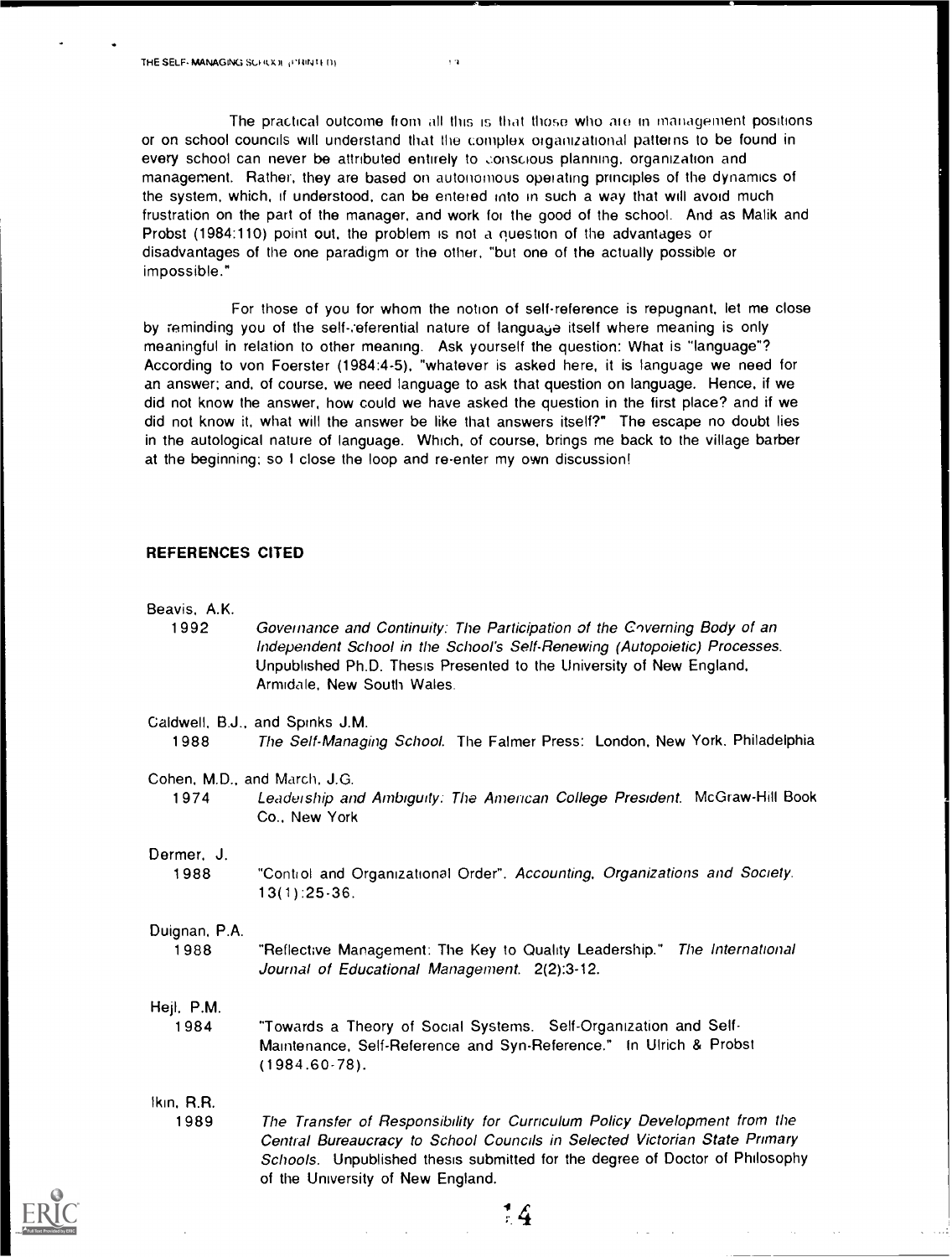$\ddot{\phantom{0}}$ 

| Kell P                              |                                                                                                                                                                            |
|-------------------------------------|----------------------------------------------------------------------------------------------------------------------------------------------------------------------------|
| 1992                                | "Fear and Loathing in the Public Sector: Restructuring TAFE in the Premier<br>State" The Australian Administrator 13(1 and 2)                                              |
| Knip, H., and van der Vegt. R.      | "Differentiated responses to a central renewal policy: school management of                                                                                                |
| 1991                                | Implementation." Journal of Education Policy 6(2):123-131.                                                                                                                 |
| Luhmann, N.                         | "Insistence on Systems Theory: Perspectives from Germany", Social Foices                                                                                                   |
| 1983                                | 61:987-8.                                                                                                                                                                  |
| Luhmann, N.<br>1985                 | A Sociological Theory of Law. Routledge & Kegan Paul, London.                                                                                                              |
| Malik, F., & Probst. G.J.B.<br>1984 | "Evolutionary Management". In Ulrich & Probst (1984:105-120)                                                                                                               |
| Schein, E.H.                        | Organizational Culture and Leadership. Jossey-Bass Publishers: San                                                                                                         |
| 1985                                | Francisco, London.                                                                                                                                                         |
| Sungaila, H.M.                      | "Towards a Synthesis of Contemporary Research in Educational                                                                                                               |
| 1988(a)                             | Administration." Paper presented at AARE Conference, 1988 (unpublished).                                                                                                   |
| Sungaila, H.M.                      | "Conceptualizing and Operationalizing the Study of Policy Impact". Paper                                                                                                   |
| 1988(b)                             | presented at AARE Conference, 1988 (unpublished).                                                                                                                          |
| Sungaila, H.M.                      | "The New Science of Chaos: Making a New Science of Leadership?" A paper                                                                                                    |
| 1989(a)                             | presented to A.C.E.A. Conference, September, 1989.                                                                                                                         |
| Sungaila, H.M.<br>1989(b)           | " ' Today's Historic Transformation Of Science': Its Implications For The<br>Further Development Of The Discipline Of Educational Administration"<br>Unpublished Paper.    |
| Sungaila, H.M.                      | "Organizations Alive!" Studies in Educational Administration. Commonwealth                                                                                                 |
| 1990                                | Council For Educational Administration.                                                                                                                                    |
| 1981                                | The Commonwealth Secretariat<br>Leadership in the Management of Education: A Handbook for Educational<br>Supervisors. Education Division, Commonwealth Secretariat, London |
| Ulrich, H.                          | "Management -- A Misunderstood Societal Function" In Ulrich and Probst                                                                                                     |
| 1984                                | $(1984.80-93)$                                                                                                                                                             |
| 1984                                | Ulrich, H., & Probst, G.J.B.(eds)<br>Self Organization and Management of Social Systems. New York: Springer -<br>Verlag.                                                   |
| von Foerster, H.                    |                                                                                                                                                                            |



 $\Delta \phi = \sqrt{2}$ 

1981 Observing Systems. Intersystems Publications. Seaside, California.

 $\label{eq:2.1} \frac{1}{\sqrt{2}}\int_{\mathbb{R}^3} \left|\frac{d\mathbf{x}}{d\mathbf{x}}\right|^2 \, d\mathbf{x} \, d\mathbf{x} \, d\mathbf{x} \, d\mathbf{x} \, d\mathbf{x} \, d\mathbf{x} \, d\mathbf{x} \, d\mathbf{x} \, d\mathbf{x} \, d\mathbf{x} \, d\mathbf{x} \, d\mathbf{x} \, d\mathbf{x} \, d\mathbf{x} \, d\mathbf{x} \, d\mathbf{x} \, d\mathbf{x} \, d\mathbf{x} \, d\mathbf{x} \, d\mathbf{x} \, d\mathbf{x$ 

 $\hat{\phi}$  , and the constraint